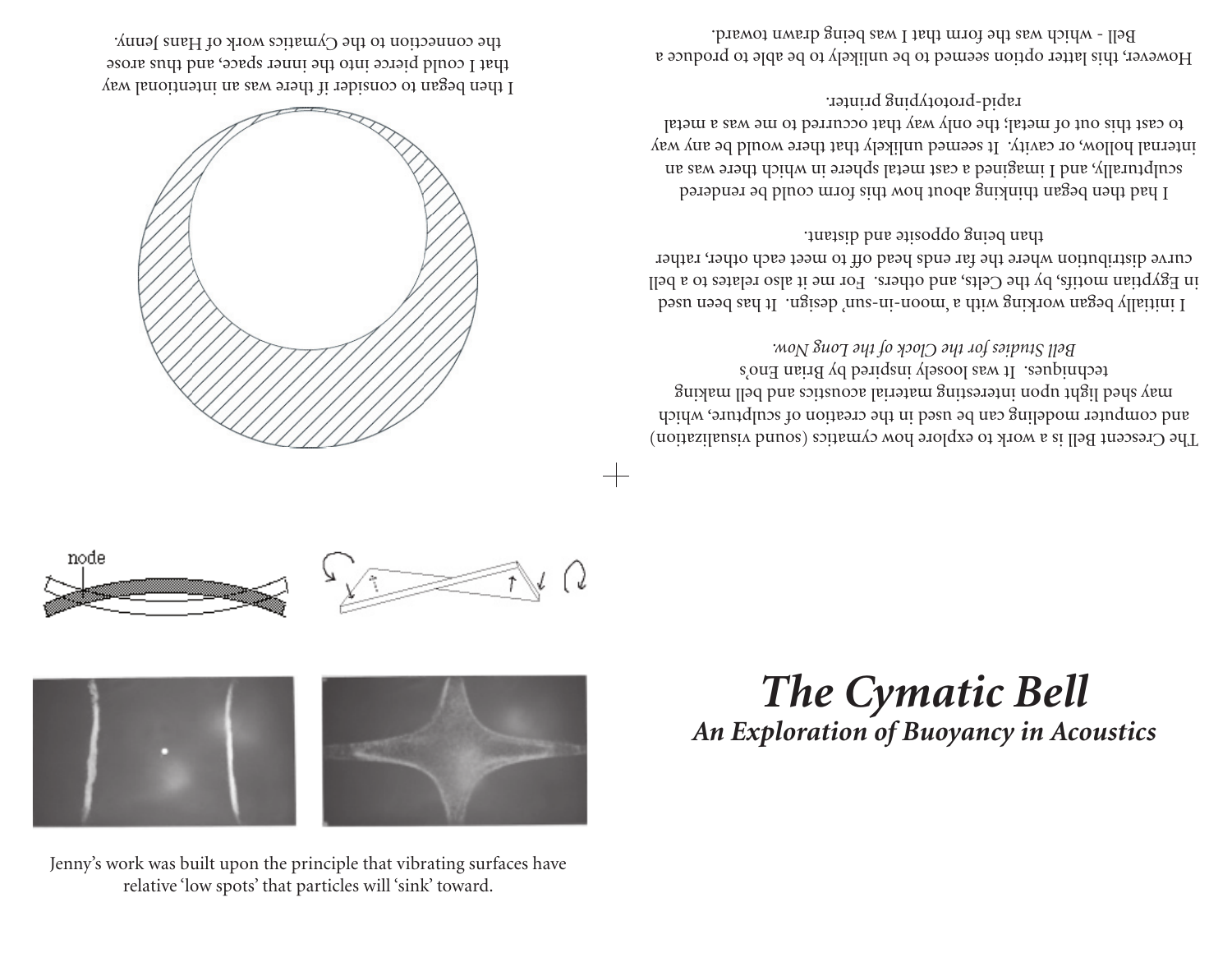Holding a physical model drew my attention to an assumption of the design that would likely cause a problem. The removed 'empty' regions are what flex and cause particles to fall to nodal low areas.

node









I sketched a model in 3D Studio Max, cleaned it Raindrop Geomagic and rapid-protyped the model using a Dimension SSI fused deposition modeler (FDM) from Stratasys.

 $\!$ 

I began to consider how this energy would move through my theoretical Crescent Bell. Would it be very regular due to the bell's spherical nature? I thought of piercing through the bell where particles did not accumulate.